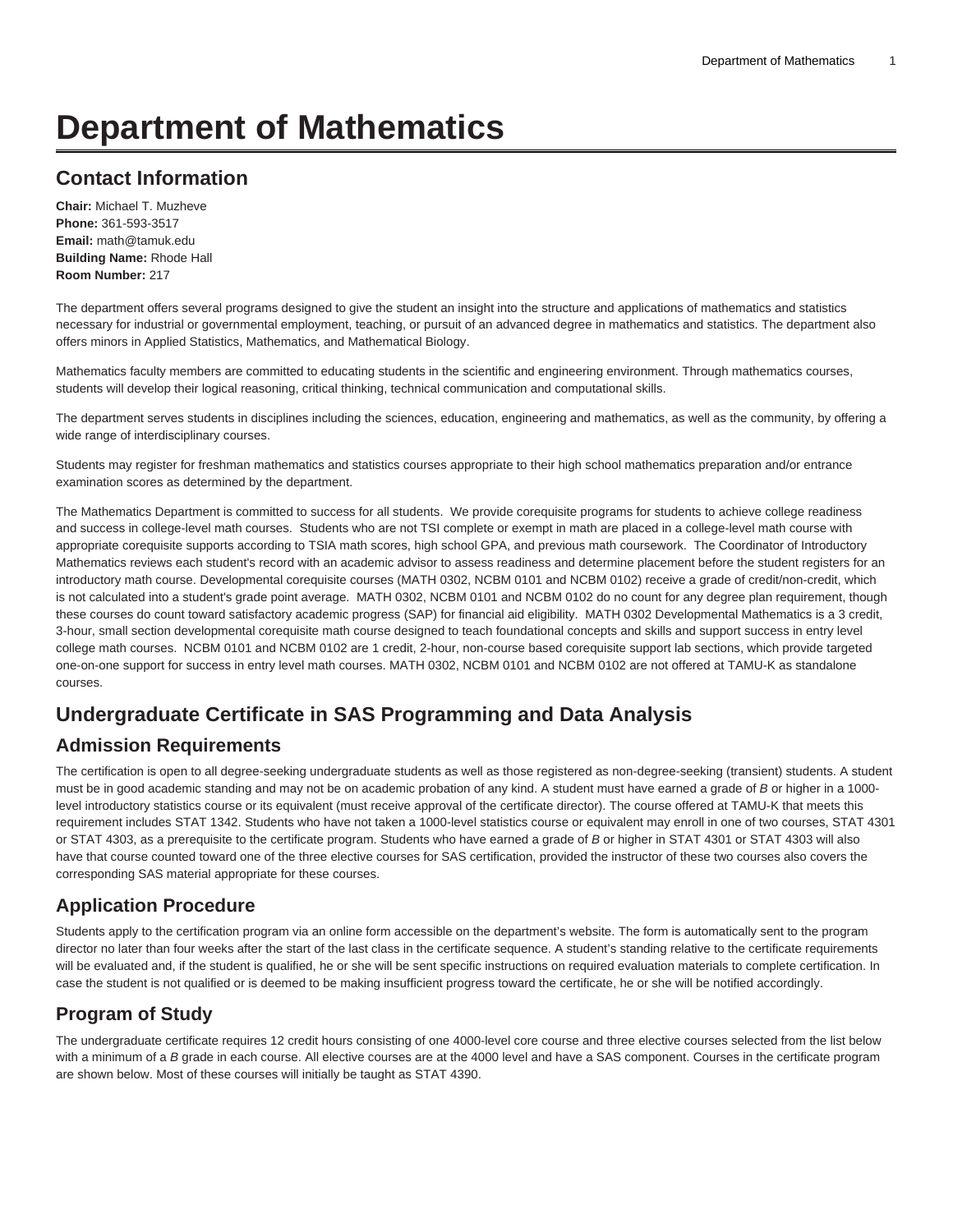| Code<br><b>Required Core Course</b>    | <b>Title</b>                         | <b>Semester</b><br><b>Credit</b><br><b>Hours</b> |
|----------------------------------------|--------------------------------------|--------------------------------------------------|
|                                        |                                      |                                                  |
| <b>STAT 4390</b>                       | Selected Topics in Statistics        | 3                                                |
| <b>Elective Courses (Select Three)</b> |                                      |                                                  |
| <b>STAT 4301</b>                       | <b>Biostatistics</b>                 | 3                                                |
| <b>STAT 4303</b>                       | <b>Statistical Methods</b>           | 3                                                |
| <b>STAT 4390</b>                       | <b>Selected Topics in Statistics</b> | 3                                                |

Additional courses will be added as needed.

## **Department Faculty**

**Agarwal, Ravi P** Professor, Department of Mathematics; M.S., Agra University (India); Ph.D., Indian Institute of Technology (India).

**Ahangar, Reza R** Professor, Department of Mathematics; B.S., Tehran University (Iran); M.S., The Catholic University of America; Ph.D., The Catholic University of America.

**Ahmed, Aden O** Associate Professor, Department of Mathematics; B.S., Université Joseph Fourier (France); M.S., Portland State University; Ph.D., Portland State University.

**Allred, Polly** Senior Lecturer, Department of Mathematics; B.S., Utah State University; M.S., Utah State University; Ed.D., Texas A&M University-Kingsville.

**Fowler, Betty Lou** Lecturer II, Department of Mathematics; B.S., North Georgia College; M.A., University of Central Arkansas.

**Hodis, Simona** Associate Professor, Department of Mathematics; B.Sc., Universitatea Al.I.Cuza (Romania); M.Sc., McMaster University (Canada); Ph.D., University of Western Ontario (Canada).

**Kim, Dongwook** Assistant Professor, Department of Mathematics; B.A., Chung Ang University (South Korea); M.A., University of Georgia; Ph.D., New Jersey Institute of Technology.

**Muzheve, Michael T** Associate Professor, Department of Mathematics; Chair; B.S., University of Zimbabwe (Zimbabwe); M.Phil., University of Zimbabwe; M.S., Texas A&M University; Ph.D., Texas A&M University.

**Singh, Sarjinder** Professor, Department of Mathematics; B.S., Punjab Agricultural University (India); M.S., Punjab Agricultural University (India); Ph.D., Punjab Agricultural University (India).

**Torres, Ramiro** Senior Lecturer, Department of Mathematics; B.S., Texas A&M University-Kingsville; M.S., Texas A&M University-Kingsville.

**Zuo, Lihua** Assistant Professor, Department of Mathematics; B.S., Nanjing University of Science and Technology (China); M.S., Fudan University (China); Ph.D., Texas A&M University.

## **Emeritus**

**Cecil, David** Professor of Mathematics, Department of Mathematics; B.A., Tulsa University; M.S., Oklahoma State University; Ph.D., Oklahoma State University.

# **Mathematics (MATH)**

#### **MATH 0302** Developmental Algebra **3 SCH (3-0)**

The mathematic skills necessary for success in college-level mathematics. Topics include real number operations, linear and quadratic equations, graphing linear and nonlinear equations, simplifying polynomial, rational and radical expressions, basic probability and geometry, and mathematical and statistical reasoning. Course does not count toward any degree. Placement based on student ACT/SAT, TSIA and/or placement test scores. Credit/Noncredit.

#### **MATH 1314** College Algebra **3 SCH (3-0)**

College-level topics in algebra including functions, graphs, variation, piecewise defined functions, equations of lines, elementary curve fitting, quadratic equations and functions, systems of linear and nonlinear equations, composition of functions, inverse functions, exponential and logarithmic functions and applications related to these topics. Prerequisite: two years of high school algebra and appropriate scores on mathematics placement tests.

### **MATH 1316** Trigonometry **3 SCH (3-0)**

Fundamental notions and definitions, functions of angles, logarithms, circular measure, solution of triangles. Required of all engineering students. Prerequisites: two years of high school algebra and appropriate scores on mathematics placement tests, or MATH 1314 (MATH 1314 and MATH 1316 may be taken concurrently.)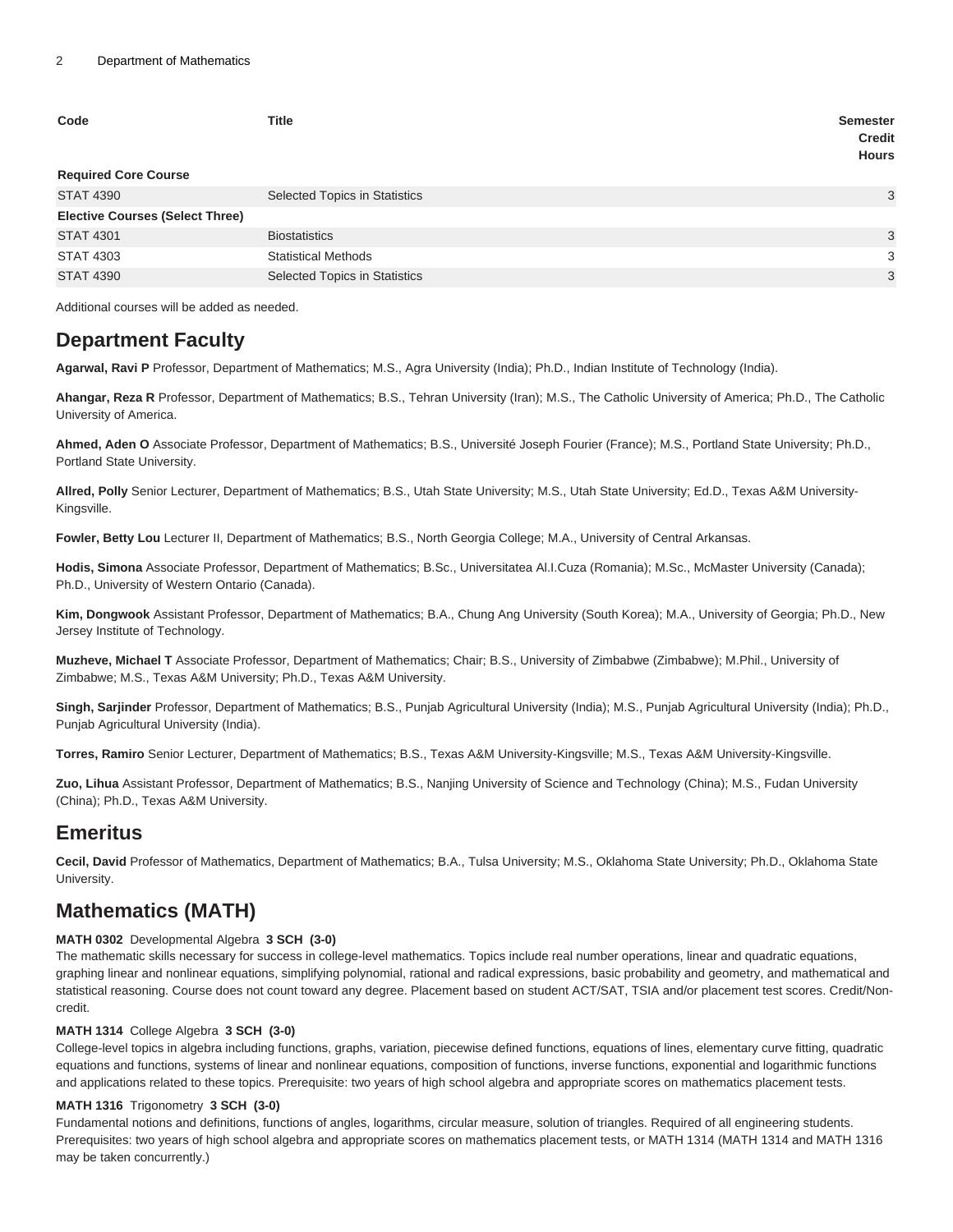#### **MATH 1324** Math for Bus and Econ I **3 SCH (3-0)**

A course designed for students in business administration. Selected topics from finite mathematics including: linear inequalities, vectors, matrices, linear programming and probability. Prerequisites: two years of high school algebra and appropriate scores on mathematics placement tests.

#### **MATH 1325** Math for Bus and Econ II **3 SCH (3-0)**

Applications of the theory of extrema. Area under a curve and its applications. Introduction to statistical measures. Prerequisite: MATH 1314 or MATH 1324.

Fee: \$5.00

#### **MATH 1334** Contemporary Mathematics **3 SCH (3-0)**

An introduction to several contemporary applications of mathematics for the nonmajor. Emphasis is on the variety of problems which can be modeled and solved by analytic and quantitative means. Topics will vary, but may include such as: applications of graph theory to management problems; encoding and encrypting information; problems of social choice-fair division, voting systems, conflict; topics in geometry; and data analysis. Prerequisites: Appropriate scores on mathematics placement tests.

#### **MATH 1348** Analytic Geometry **3 SCH (3-0)**

Equations and their graphs. Cartesian and polar coordinates, the straight line, circles and conic sections. Operations with vectors, the dot and cross product. Prerequisites: MATH 1314 and MATH 1316.

#### **MATH 1350** Fundamentals of Mathematics I **3 SCH (3-0)**

Problems from number theory, number systems, systems of operations and proportional reasoning. Requires approaching problems from multiple perspectives, drawing connections among those perspectives and strengthening flexibility and fluency in mathematical thinking and communicating. Not applicable for credit in the physical sciences or engineering. Prerequisite: MATH 1314 or higher.

#### **MATH 1351** Fundamentals of Mathematics II **3 SCH (3-0)**

Problems from probability, statistics, measurement, geometry and spatial thinking. Requires approaching problems from multiple perspectives, drawing connections among those perspectives and strengthening flexibility and fluency in mathematical thinking and communicating. Not applicable for credit in the physical sciences or engineering. Prerequisite: MATH 1350.

#### **MATH 2413** Calculus I **4 SCH (3-2)**

Limits and continuity. Definition of the derivative of a function and techniques of differentiation. Derivatives of various functions, to include rational, exponential, logarithmic, trigonometric and their inverses. Maximizing or minimizing a function, curve sketching, and rate of change problems; L'Hospital's rule. Introduction to integration, the Fundamental Theorem of Calculus, applications to areas; introduction to numerical integration. Prerequisite: MATH 1348.

Fee: \$15.00

#### **MATH 2414** Calculus II **4 SCH (3-0-2)**

Continuation of MATH 2413. Integration of logarithmic, exponential, and trigonometric functions. Techniques of integration. Applications of the integral to problems involving volumes, work, arc length, and fluid pressure. Infinite sequences and series, power series expansion of function. Calculus with parametric curves, and polar coordinates. Prerequisite: MATH 2413. Fee: \$15.00

#### **MATH 3320** Differential Equations **3 SCH (3-0)**

The ordinary differential equations of physics, chemistry and engineering; methods for their solution and the properties of their solution. Prerequisite: MATH 2414.

Fee: \$15.00

#### **MATH 3325** Intro Mathematical Proofs (WI) **3 SCH (3-0)**

Principles and techniques of discovering and writing correct mathematical proofs. Independently prove theorems from various areas in mathematics, which may include topics from logic, the structure of the real number system, number theory, geometry and algebra. Prerequisite: MATH 2413.

#### **MATH 3352** Applied Fundamentals of Math **3 SCH (3-0)**

Applied projects in selected areas of mathematics, such as number systems, systems of operations, proportional reasoning, probability, statistics, measurement, and geometry. Emphasis on understanding pedagogical content for pre-service teachers in mathematics. Planning, implementing and assessing mathematics activities during a two-week summer camp for area youth. Prerequisite: MATH 2413.

### **MATH 3360** Modern Geometry **3 SCH (3-0)**

Historical review of set theory logic and applications in Euclidean Geometry, Hilbert's approach and revision of Euclid's postulates, rewriting of Euclid's fifth postulate, Axiomatic approach to modern Geometry, Foundations of non-Euclidean geometry. Prerequisite: MATH 3325.

#### **MATH 3370** Discrete Mathematics **3 SCH (3-0)**

This course covers many topics in mathematics which are important in computer science. Some of these topics are sets, relations, functions, algorithms, graphs, monoids, lattices, Boolean algebras and graphs. Prerequisite: 3 semester hours of advanced mathematics. Fee: \$5.00

#### **MATH 3371** Prob Solving with Computers **3 SCH (3-0)**

Brief historical overview of computing and computers; strategies for solving problems by computers; programming in a higher level language. Students will be exposed to problem solving using technology, graphing calculator, and computer algebra system. Prerequisite: MATH 2413.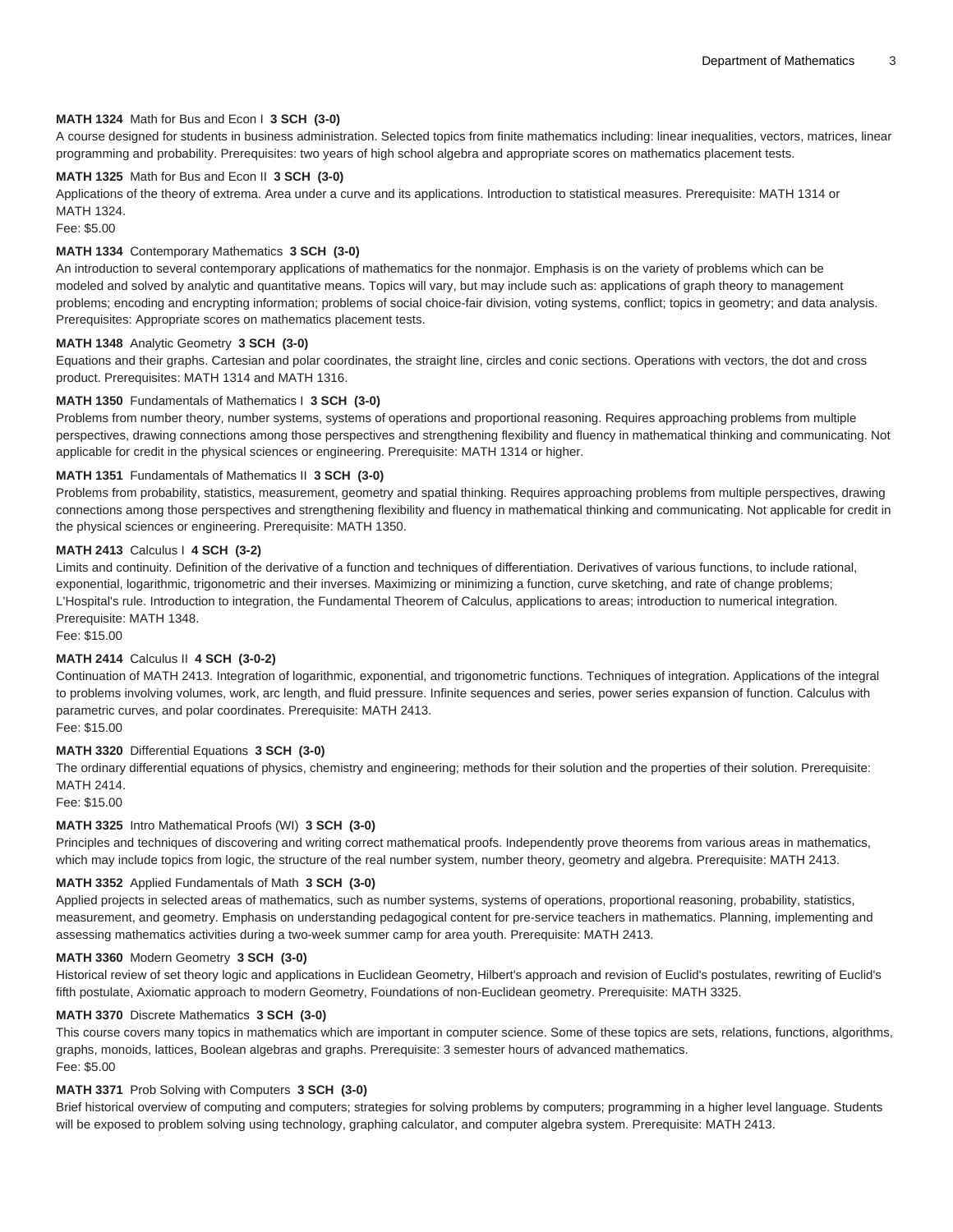#### **MATH 3390** Selected Topics in Math **3 SCH (3-0)**

Different topics will be covered at varying times. May be repeated for credit with consent of the instructor. Prerequisite: 3 semester hours of advanced mathematics.

#### **MATH 3415** Calculus III **4 SCH (3-0-2)**

Continuation of MATH 2414. Vector operations in 2 and 3 dimensions, lines, planes; vector functions, space curves, partial derivatives, curvature; multivariable calculus, optimization, Lagrange multipliers; multiple integral; vector fields, theorems of Green, Gauss and Stokes. Prerequisite: MATH 2414.

Fee: \$15.00

#### **MATH 4321** Real Variables **3 SCH (3-0)**

The real number system, its structure and properties. Properties of real functions and sequences, including uniform continuity and the Cauchy criterion. Introduction to the theory of sets. Theory and application of the derivative. Introductory concepts of function spaces, norms and metrics. Prerequisite: 6 semester hours of advanced mathematics, including MATH 3325.

#### **MATH 4340** Modern Algebra **3 SCH (3-0)**

Properties of the Integers: divisibility, prime factorization and congruences. Integral domains, rings and fields. Groups, permutations and cosets. A historical development of these topics is included. Prerequisite: MATH 3325.

#### **MATH 4341** Linear Alg and Matrix Theory **3 SCH (3-0)**

Vector spaces and their linear subspaces. Representation of linear transformations by matrices. Normal forms, eigenvalues, special transformations and applications. Prerequisite: 6 semester hours of advanced mathematics. Fee: \$15.00

#### **MATH 4342** Algebraic Structures **3 SCH (3-0)**

An intensive axiomatic study of groups, rings, polynomial rings, fields and modules, along with their principal substructures. Emphasis on classification and structure theorems. Prerequisite: 6 hours of advanced mathematics or consent from instructor.

#### **MATH 4351** Mathematical Theory of Games **3 SCH (3-0)**

Introduction to game theory. Topics include: combinatorial and strategic games, backward induction, payoffs, cooperative and non-cooperative games, mixed strategies, equilibria, repeated games and finite automata, common knowledge and incomplete information, the prisoner's dilemma. Selected applications to economics, biology, computer science, and political science. Prerequisite: MATH 2414 or consent of instructor.

#### **MATH 4370** Vector Analysis **3 SCH (3-0)**

Vector algebra and geometry. Scalar and vector products. Vector functions and motion in polar coordinates. Scalar and vector fields with applications to line and surface integrals. Prerequisites: MATH 3320 and MATH 3415 or their equivalents.

#### **MATH 4371** Laplace Transformation **3 SCH (3-0)**

An introduction to the theory of the Laplace Transformation. Applications to the solution of ordinary and partial differential equations, integral equations, difference equations and integro-differential equations. An introduction to other types of integral transformations. Prerequisites: MATH 3320 and MATH 3415 or their equivalents.

#### **MATH 4372** Math for Physics and Eng I **3 SCH (3-0)**

Infinite series, matrix methods, vector analysis, applied multivariate calculus and Fourier series. Prerequisites: MATH 3320 and MATH 3415 or their equivalents.

#### **MATH 4373** Application of Matrix Methods **3 SCH (3-0)**

Matrices and their inverses, determinants, eigenvalues and eigenvectors, Jordan canonical forms. Applications to simultaneous linear equations, matrix calculus and linear differential equations. Prerequisites: MATH 3320 and MATH 3415. Fee: \$5.00

#### **MATH 4374** Numerical Analysis **3 SCH (3-0)**

The mathematical formation of the concepts in numerical analysis. These concepts include the theory of errors, roots of equations, interpolation, linear systems of equations, numerical differentiation and integration and solutions of ordinary differential equations. Prerequisites: MATH 3320 and MATH 3415.

#### **MATH 4390** Selected Topics in Mathematics **3 SCH (3-0)**

Different topics will be covered at varying times. May be repeated for credit with consent of instructor. Prerequisite: 3 semester hours of advanced mathematics.

#### **MATH 4399** Capstone Experience in Math **3 SCH (3-0)**

Designed to integrate mathematical standards and skills of mathematics majors. Students will demonstrate their ability to organize and synthesize mathematical knowledge; and design, implement, and present an advanced project in mathematics or mathematics education. Prerequisite: Senior standing in mathematics.